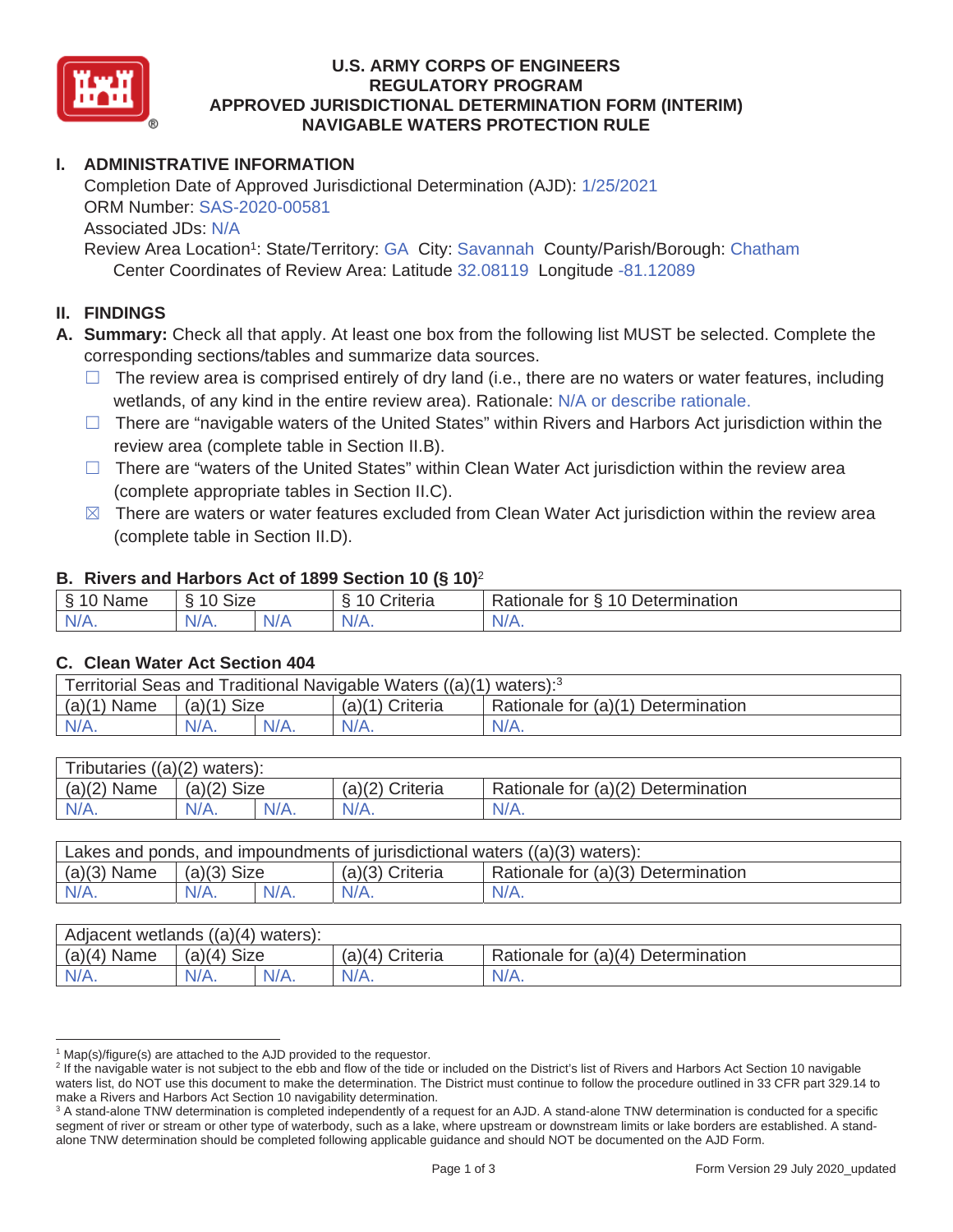

### **U.S. ARMY CORPS OF ENGINEERS REGULATORY PROGRAM APPROVED JURISDICTIONAL DETERMINATION FORM (INTERIM) NAVIGABLE WATERS PROTECTION RULE**

## **D. Excluded Waters or Features**

| Excluded waters $((b)(1) - (b)(12))$ : <sup>4</sup> |                       |         |                                    |                                                                                                                                                                                                                                                                                                                                                                              |  |
|-----------------------------------------------------|-----------------------|---------|------------------------------------|------------------------------------------------------------------------------------------------------------------------------------------------------------------------------------------------------------------------------------------------------------------------------------------------------------------------------------------------------------------------------|--|
| <b>Exclusion Name</b>                               | <b>Exclusion Size</b> |         | Exclusion <sup>5</sup>             | Rationale for Exclusion Determination                                                                                                                                                                                                                                                                                                                                        |  |
| <b>Wetland 1</b>                                    | 1.5                   | acre(s) | $(b)(1)$ Non-<br>adjacent wetland. | Wetland 1 is not adjacent to any $(a)(1)-(a)(3)$<br>waters as defined by the NWPR. The wetland<br>does not abut any $(a)(1)-(a)(3)$ waters, is not<br>inundated by any $(a)(1)-(a)(3)$ waters, is<br>physically separated from all $(a)(1)-(a)(3)$ waters<br>and does not have a direct hydrologic surface<br>connection to any $(a)(1)-(a)(3)$ waters in a typical<br>year. |  |

### **III. SUPPORTING INFORMATION**

- **A. Select/enter all resources** that were used to aid in this determination and attach data/maps to this document and/or references/citations in the administrative record, as appropriate.
	- $\boxtimes$  Information submitted by, or on behalf of, the applicant/consultant: Approved JD request package

#### submitted by RLC on 8/13/2020

This information is sufficient for purposes of this AJD. Rationale: N/A

- $\Box$  Data sheets prepared by the Corps: Title(s) and/or date(s).
- $\boxtimes$  Photographs: Aerial: See exhibit 5
- $\boxtimes$  Corps site visit(s) conducted on: 9/24/2020
- $\Box$  Previous Jurisdictional Determinations (AJDs or PJDs): ORM Number(s) and date(s).
- ܈ Antecedent Precipitation Tool: *provide detailed discussion in Section III.B*.
- ܈ USDA NRCS Soil Survey: See exhibit 3
- $\boxtimes$  USFWS NWI maps: See exhibit 4
- $\boxtimes$  USGS topographic maps: See exhibit 2

## **Other data sources used to aid in this determination:**

| Data Source (select)              | Name and/or date and other relevant information |
|-----------------------------------|-------------------------------------------------|
| <b>USGS Sources</b>               | $N/A$ .                                         |
| <b>USDA Sources</b>               | $N/A$ .                                         |
| <b>NOAA Sources</b>               | See exhibit 7                                   |
| <b>USACE Sources</b>              | <b>Antecedent Precipitation Tool</b>            |
| <b>State/Local/Tribal Sources</b> | N/A                                             |
| <b>Other Sources</b>              | N/A                                             |

**B. Typical year assessment(s):** The wetland delineation was conducted in July of 2020. Based on the Atecedent Precipitation Tool Version 1.0, which used rainfall data from the Savannah International Airport weather station, we have determined that normal conditions were present for the nearest weather station during the delineation of July, 2020

<sup>4</sup> Some excluded waters, such as (b)(2) and (b)(4), may not be specifically identified on the AJD form unless a requestor specifically asks a Corps district to do so. Corps districts may, in case-by-case instances, choose to identify some or all of these waters within the review area. 5

 $5$  Because of the broad nature of the (b)(1) exclusion and in an effort to collect data on specific types of waters that would be covered by the (b)(1) exclusion, four sub-categories of (b)(1) exclusions were administratively created for the purposes of the AJD Form. These four sub-categories are not new exclusions, but are simply administrative distinctions and remain (b)(1) exclusions as defined by the NWPR.